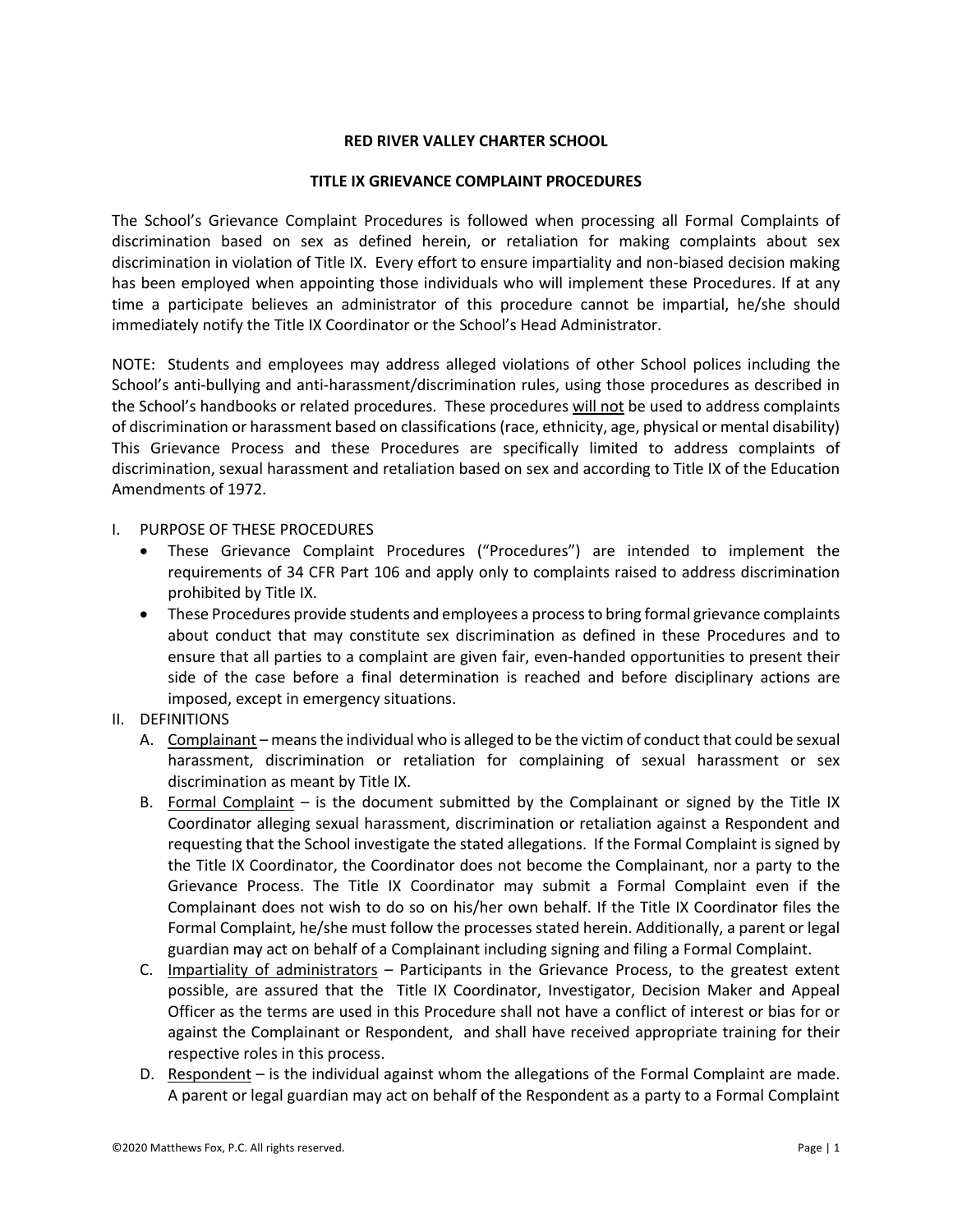- E. Sexual Discrimination Excluding a person from participation in, denying the person the benefit of, or subjecting a person to unequal treatment under any academic, extracurricular, occupational training or other education program or activity provided by the School based on sex, e.g. disproportionate funding for athletic programs. Sexual Discrimination includes Sexual Harassment as defined in paragraph F. For purposes of these Procedures, "sexual discrimination" shall include "sexual harassment."
- F. Sexual Harassment A form of sexual discrimination recently defined by the U.S. Department of Education as conduct based on sex that satisfies one or more of the following:
	- 1. An employee who conditions the provision of assistance, benefits, or services offered by a School program or activity or unwelcome sexual conduct "quid pro quo" (e.g. sexual favors in exchange for good grades).
	- 2. Unwelcome conduct that a reasonable person would consider so severe, pervasive and objectively offensive that it denies a person the ability to access her or his educational program or activity; or
	- 3. "Sexual assault," "dating violence," "domestic violence," or "stalking," each as defined by federal law and collectively referred to in these Procedures as "sexual violence."
- G. Education Program or Activity An education program or activity of this School includes all locations, events, or circumstances where the School has the authority to exercise substantial control over both individuals implicated in a complaint of sexual harassment. Title IX applies to all School's programs or activities whether such programs/activities are held on or off campus, but not outside the United States. Offending conduct covered by these Procedures can occur by e-mail, over the internet, or other technologies, such as social media, if the School has the requisite authority to control the students' conduct on these technologies.
- H. Title IX Coordinator an employee of the School who is *duly authorized* to coordinate the School's efforts to enforce the provisions of Title IX.
- III. TITLE IX COORDINATORS' CONTACT INFORMATION
	- 1. Title IX Coordinator
		- a. Name of Title IX Coordinator Kimberly Ritterhouse
		- b. Title School Administrator
		- c. Email address kimberly@redrivervalleycs.com
		- d. Phone number 575-754-6117 ext. 130
		- e. School mailing address PO Box 742, Red River, NM 87558
		- f. [If filing online report is available, include link]
	- 2. Alternative contact
		- a. Name Sarah Parker
		- b. Title Special Education Director
		- c. Email address sarah@redrivervalleycs.com
		- d. Phone numbers(s) 575-754-6117 ext 132
- IV. WHO MAY REPORT A COMPLAINT?
	- A. Any employee who believes a student has been the subject of sexual discrimination and/or retaliation by a student, employee, or third person (e.g. contractor, visitor, etc.) or who has reason to believe that said conduct has occurred, **must contact** the Title IX Coordinator or the GC Board President to initiate the filing of a complaint. **This report is in addition to any mandatory obligation to report child abuse or neglect.**
	- B. Students are not required to file a Formal Complaint on their own behalf but are encouraged to do so.
	- C. Any other person may report sex discrimination whether he/she is the alleged victim of the purported illegal conduct using the methods described in this Procedure.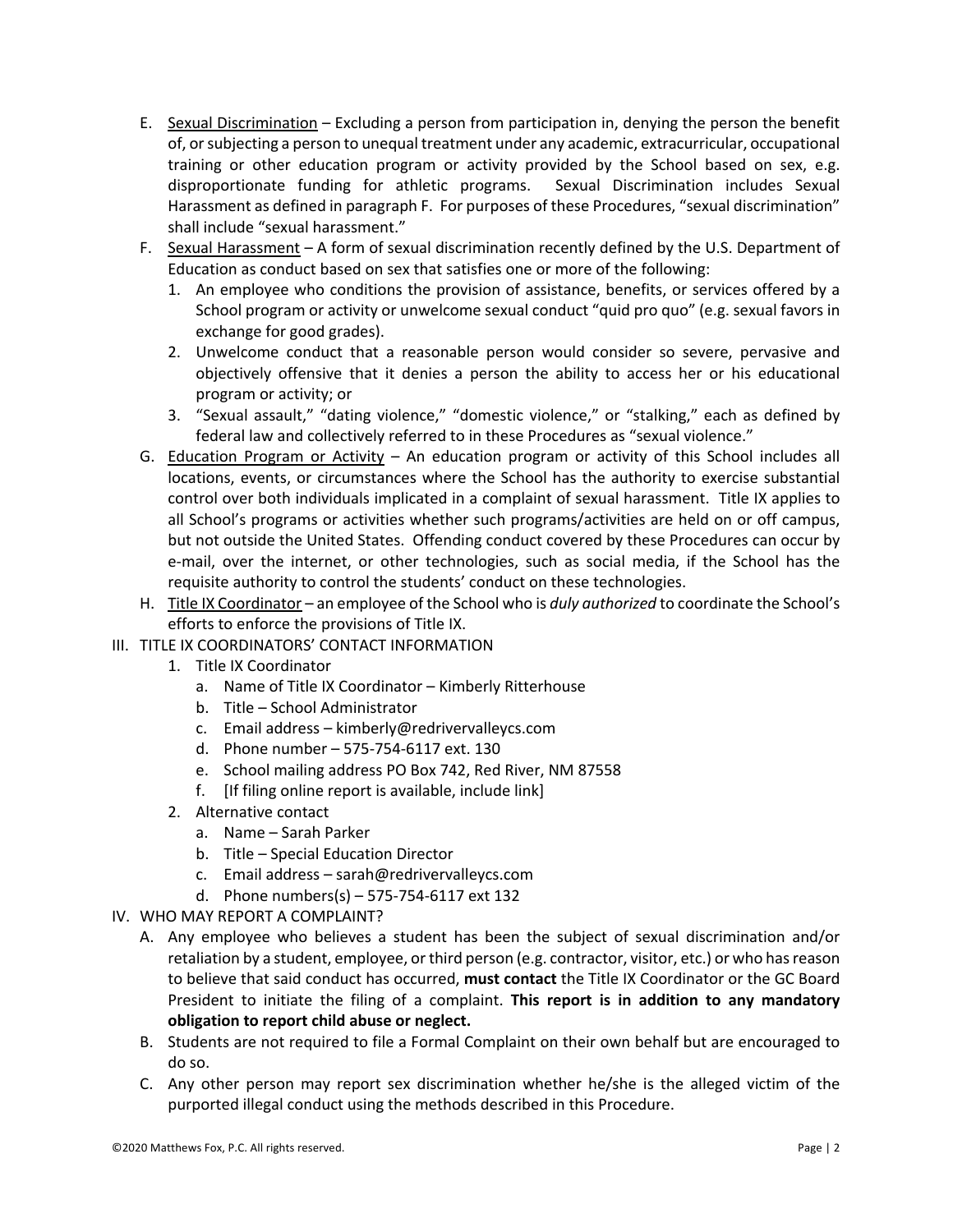- D. If Complainant is unwilling or unable to submit a Formal Complaint, the Title IX Coordinator or Alternate may ask for details of the incident in an oral interview. If the Complainant is a student with disabilities, the Title IX Coordinator shall review the reporting student's IEP or 504 Plan to determine the specific accommodations that might be necessary to aid the student in filing a Formal Complaint and/or participating in the Grievance Process.
- E. The School will promptly notify the parents of the Complainant and the Respondent of a complaint alleging sexual discrimination, unless the student is over eighteen (18).

## V. GRIEVANCE COMPLAINT

- A. The Title IX Coordinator, upon learning of a complaint of sexual discrimination, sexual harassment or retaliation, shall contact the Complainant and explain the process for filing a Formal Complaint and of the availability of Support Measures as described in Section VI.
- B. The School has a Grievance Complaint form that may be obtained from the Title IX Coordinator and which is posted on the school website. However, a complaint may be made orally or provided in a writing that contains the following information:
	- a. Name, address, telephone number, email address of Complainant
	- b. Name of person(s) directly responsible for the alleged discrimination or retaliation
	- c. Date(s), time(s), and places of alleged discrimination or retaliation
	- d. Nature of the alleged violation(s); i.e. discrimination, harassment, retaliation
	- e. Detailed description of the specific conduct that is the basis of the alleged violation(s)
	- f. Copies of any documents or items related to the alleged violation(s)
	- g. Names and contact information for witnesses
	- h. Any other important information
- C. If the Complainant does not wish to sign and file a Formal Complaint, the Title IX Coordinator may sign a Formal Complaint, which triggers the Procedures stated herein, even over the objections of the Complainant. The Title IX Coordinator shall keep the Complainant informed of the process.
- D. A Formal Complaint can be submitted in person, by mail, or by electronic mail by using the contact information stated in Section III.
- VI. INTERIM SUPPORT MEASURES DURING PROCESS
	- A. Upon notice of a complaint, even if a Formal Complaint is not filed, the Title IX Coordinator must promptly contact the Complainant to discuss the availability of Supportive Measures as described herein. The Title IX Coordinator shall consider the Complainant's wishes with respect to Supportive Measures. Supportive Measures shall remain confidential to the extent possible for the School to successfully implement the measure.
	- B. The Title IX Coordinator will make sure the Complainant is aware of his/her Title IX rights and the right of the Complainant to report a crime to law enforcement.
	- C. Once a Formal Complaint is filed, the Title IX Coordinator will take steps to ensure that both the Complainant and Respondent continue to have equal access to education programs including by providing Support Measures before for the Investigation is completed and the Written Decision is issued.
	- D. Supportive Measures means non-disciplinary, non-punitive individualized services provided by the School before or after filing of a Formal Complaint, or even where no complaint has been filed. These measures are designed to preserve both Complainant's and Respondent's equal access to their education program or activity. Measures will be designed to protect the safety of all parties, the School's educational environment and to deter sexual harassment or discrimination.
	- E. Supportive Measures may include steps such as counseling, extending deadlines or making other course-related adjustments, modifications of work or class schedules, on-campus escort services, mutual restrictions on contact between the parties, leaves of absences (employees), increased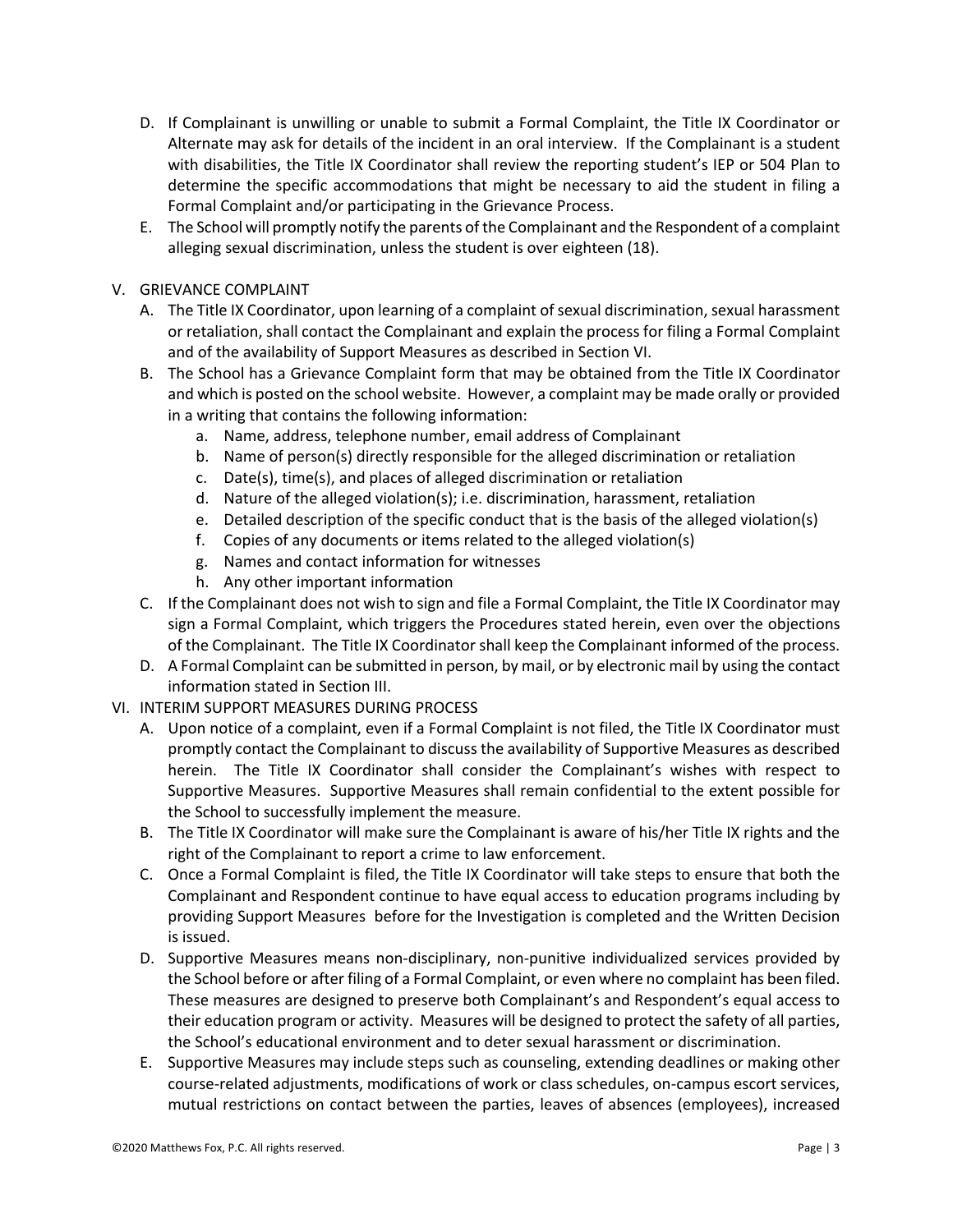security and monitoring, or other measures as appropriate and reasonably available, with no charge to the Complainant or Respondent.

- F. Interim measures afforded will depend on the situation. The Title IX Coordinator shall take into consideration: the specific needs expressed by the Complainant; the age of the students involved; the severity or pervasiveness of the alleged conduct; any continuing affects on the Complainant; whether the Complainant and Respondent share classes, transportation, or extra-curricular activities; or whether there are judicial orders in place to protect the Complainant.
- G. A Respondent shall not be disciplined or have punitive measures imposed prior to the outcome of the Investigation and Written Decision.
- H. Emergency Removal. Respondent may be removed from the School or School activity immediately, provided that the School conducts an individualized safety and risk analysis and determines that an immediate threat to the physical health or safety of any student, not just the Complainant, or other individual arising from the allegations of sexual harassment, discrimination or retaliation, justifies removal. If removal is warranted, the Respondent shall be afforded the opportunity to challenge the decision immediately following the removal. The extent of the challenge afforded will depend on the duration of the removal deemed warranted. An emergency removal cannot modify any rights a student may have under his/her IEP or 504 Plan.
- I. If the Respondent is an employee, he/she may be placed on administrative leave with pay during the pendency of the Grievance Process based on the allegations of the Formal Complaint.
- VII. FORMAL COMPLAINT PROCESS
	- A. Timelines and due dates.
		- 1. A Formal Complaint under this Procedure should be filled as soon as possible but not later than ninety (90) days after the incident or last incident giving rise to the allegations. Failure to file a Formal Complaint within these timelines may result in dismissal of the Formal Complaint. Dismissal, however, shall not preclude an individual from pursuing his/her complaint through external enforcement agencies. *See Section XVI below.*
		- 2. The Title IX Coordinator and other administrators of this procedure will make every reasonable attempt to adhere to the time limits applicable to each stage of the process. Requests by the parties for extension of time should be made to the Title IX Coordinator who will decide whether there is good cause for an extension under the circumstances.
	- B. Notice of Formal Complaint. Upon receipt of a Formal Complaint, the School shall provide a written notice that contains the following information to the Complainant and Respondent:
		- 1. A copy of these Grievance Procedures.
		- 2. A statement of allegations of the Formal Complaint with sufficient details for the Respondent to prepare a response including, the name of the Complainant and other individuals involved in the incident (if known), the conduct allegedly constituting sexual discrimination, sexual harassment or retaliation, and the date and location of the incident. The Respondent shall be notified of any amendments to the allegations during the Investigation and a fair opportunity to respond.
		- 3. A statement that the Respondent is presumed not to be responsible for the alleged conduct and that a determination of responsibility shall not be made until the Grievance Process is completed including any final decision on appeal.
		- 4. Inform the parties that they may have a representative of their choice, who may be, but is not required to be an attorney. If represented by an attorney, the attorney's name and contact information must be provided to the Title IX Coordinator within five (5) business days of the notice of the complaint or no later than three (3) days prior to any interview or meeting on behalf of the represented party.
		- 5. The right to inspect and review evidence presented to the Investigator.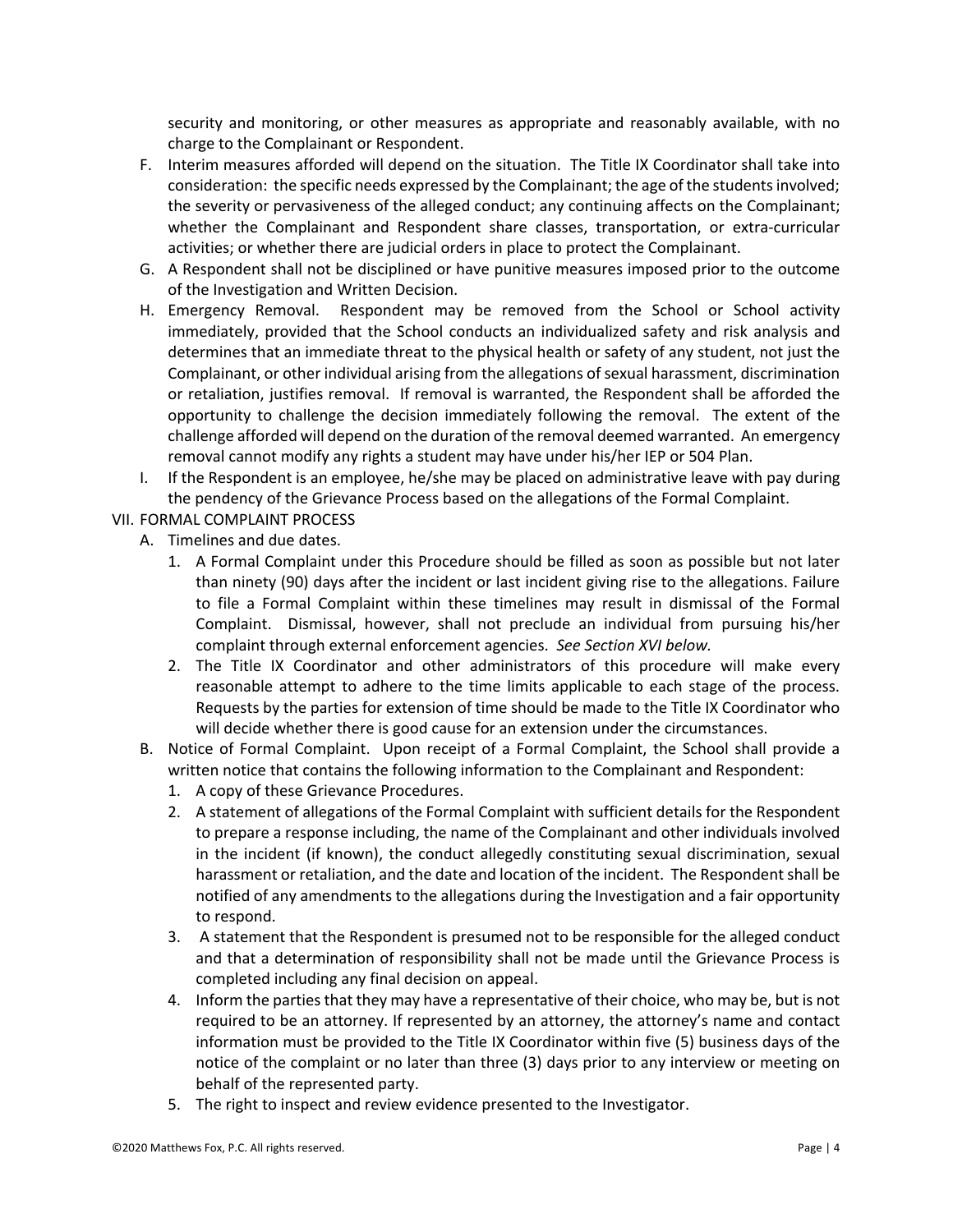- 6. An explanation that an Informal Resolution Process is available, but only if both parties agree in writing to the process as described in these Procedures.
- 7. A statement that the making of false statements or knowingly submitting false information during the Grievance Process may result in closure of the Formal Complaint as described in Section XI, or greater weight given to evidence presented by the other party during the Investigation and/or the final determination process.
- C. Confidentiality.
	- 1. Limitations. The School shall maintain confidentiality to the extent possible. The School cannot assure complete confidentiality but will treat sensitive information as not to be shared with others except in limited circumstances. Exemptions may include but are not limited to the following examples: information required by law to be reported; information imparted to others in supervisory positions to further an Investigation or to stop a discriminatory or harassing practice; information given to the Respondent that is necessary for Respondent to have a fair opportunity to provide a response to the allegations of the Formal Complaint.
	- 2. Considerations before Disclosure. The School will evaluate a confidentiality request in the context of whether it can maintain a safe and nondiscriminatory environment for all students, and will weigh the request against other factors it deems relevant, including without limitation:
		- a. The Complainant's age;
		- b. Circumstances that suggest there is an increased risk of future acts of harassment and/or sexual violence under similar circumstances; and
		- c. Whether the School possesses other means to obtain relevant evidence (e.g. security cameras or personnel, physical evidence).
	- 3. All parties to a Formal Complaint under this Procedure, including Complainant, Respondent, and witnesses, are cautioned to not divulge or publicize the nature of the proceedings or the identity of those involved outside the scope of the Investigation.
- D. Formal Investigation Process
	- 1. The School, through its Investigator, shall be responsible for gathering evidence sufficient to reach a determination. The burden of supporting the final determination is on the School, not the Complainant or the Respondent. The School shall establish a violation of Title IX by a preponderance of the evidence obtained through Investigation Process.
	- 2. The parties will be provided the opportunity to present witnesses and documents to support their positions within the timeframes set forth by the Investigator.
	- 3. The Investigation shall be completed withing thirty (30) calendar days unless scheduling conflicts or other circumstances necessitate a delay as approved by the Title IX Coordinator.
	- 4. The parties will be provided no less than three (3) business days' notice of the time, date, location, participants and purpose of all meetings, interviews, or other meetings.
	- 5. After the Investigator has completed the investigation, and prior to completing the Investigation Report, the Investigator shall send each party and their representatives, if any, the evidence the Investigator has collected and which is subject to inspection (and not otherwise confidential) by email or print copy. Each party shall have ten (10) business days to prepare a response to the evidence, which the Investigator shall consider before completing the Investigation Report.
	- 6. The Investigator shall issue a written Investigation Report summarizing the information collected during the Investigation and provided by the parties within ten (10) business days from the date the Responses are due and provide a copy simultaneously by email to the parties and their representatives, if any.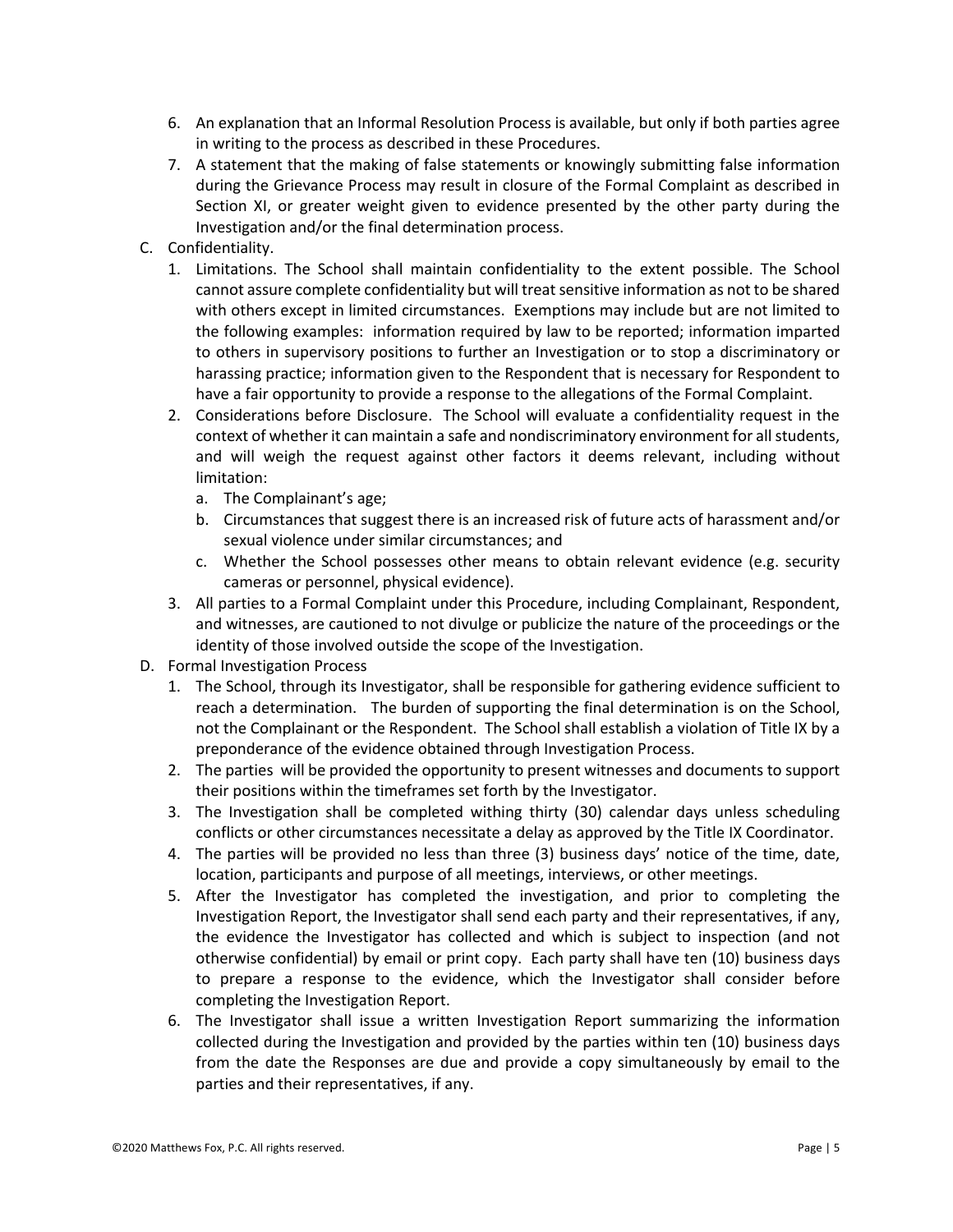- 7. Before the Decision Maker renders a decision and after receipt of the Investigation Report, each party shall have five (5) calendar days to submit written questions to the Decision Maker that any party wants asked of any party or witness. The Decision Maker shall provide each party with answers within ten (10) business days. Each party shall have three (3) calendar days to submit any follow up questions. The Decision Maker must provide a reason for not responding to questions presented by the parties.
- E. Decision Maker's Written Determination
	- 1. The Decision Maker, who shall not be the Title IX Coordinator or the Investigator and shall render a Written Determination within thirty (30) days from the date of the Investigation Report.
	- 2. The Written Determination shall include:
		- a. Identification of the allegations that potentially constitute sexual discrimination.
		- b. Procedural history from the date the Formal Complaint was received by the Title IX Coordinator through the date of the Written Determination, including notices to parties, interviews with parties and witnesses site visits, methods used to gather other evidence and meetings held.
		- c. Findings of facts supporting the determination and if a violation is found that it is supported by the preponderance of the evidence.
		- d. Conclusions regarding the application of the School's code of conduct to the facts, if any.
		- e. Statement of and rationale for determination as to each allegation, any finding of responsibility, any discipline imposed and whether any actions taken are designed to ensure that equal access to educational opportunities are preserved or restored on behalf of Complainant.
		- f. Statement of the discipline to be imposed on Respondent and, if the discipline includes a long-term suspension or expulsion, Respondent's rights to a due process hearing pursuant to 6.11.2 NMAC.
		- g. Statement of the appeal rights with deadline for filing an appeal.
	- 3. A copy of the Written Determination shall be provided to the Complainant and Respondent, and their representatives, if any, simultaneously via email.

VIII. INFORMAL RESOLUTION PROCESS

- A. After the Formal Complaint has been filed, and at any time prior to issuance of the Investigator's Report, the parties may agree in writing to engage in an informal resolution process, unless the Formal Complaint alleges sexual violence, or when the complaint is against an employee of the School, which must be investigated and finally processed as described above.
- B. An Informal Resolution Process may include:
	- Informal inquiry and discussion
	- Mediation
	- Or other dispute resolution processes agreed to by the parties
- C. Any evidence or information shared during the Informal Resolution Process may be used during the Formal Complaint Investigation if either party terminates the Informal Resolution Process prior to reaching a final agreement.
- D. Either party may withdraw their consent to the Information Resolution Process at any time and proceed with the Formal Complaint procedures described herein. The party choosing to end the Information Process must provide written notice to the other party and to the Title IX Coordinator.
- E. If a resolution is reached it shall be documented, and signed by both parties, their representatives and the Title IX Coordinator. A resolution through this process ends the Formal Complaint process, which may not be resubmitted or appealed.
- IX. POTENTIAL DISCIPLINARY ACTIONS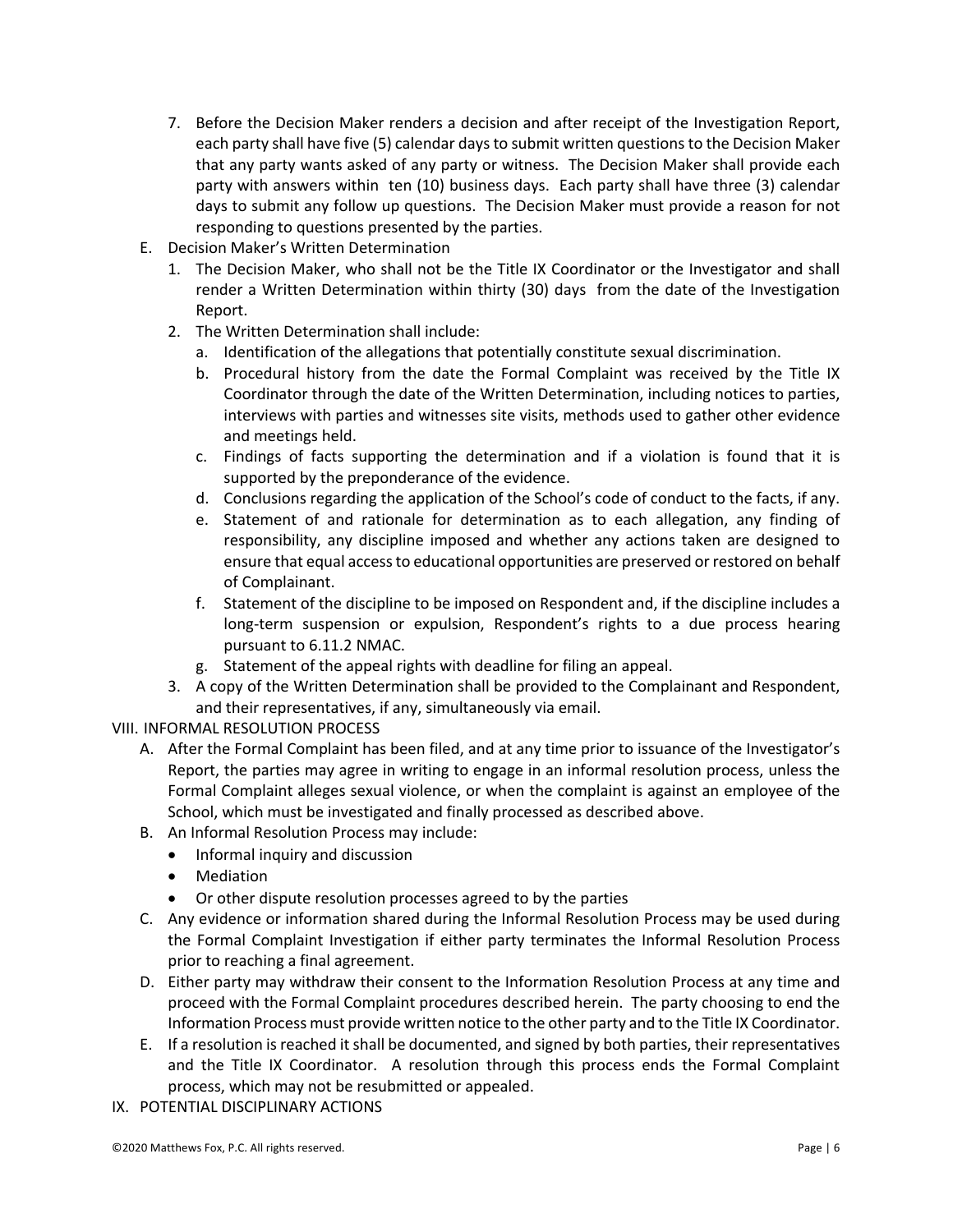- A. Employees and students may be disciplined, but only if it is determined through these Procedures that discriminatory action, treatment, harassment or retaliation for complaining has occurred in violation of Title IX or School policies. The Title IX Coordinator shall refer imposition of discipline to the School's Head Administrator.
- B. Discipline may include counseling, restrictions on contact between the parties, modifications of work or class schedules, other course-related adjustments, suspension, expulsion, restorative justice participation, or other forms of discipline deemed appropriate under the School's discipline policies. If a student is expelled or long term suspended, he/she shall be entitled to a due process hearing as afforded pursuant to 6.11.2 NMAC.
- C. Employees will be placed on administrative leave with pay pending the outcome of the Investigation. If the Decision Maker determines there has been a violation of Title IX policies, the employee will be disciplined up to termination or discharge from employment in accordance with the requirements of the New Mexico School Personnel Act.
- X. APPEALS
	- A. Respondent. If there is a finding that Respondent's conduct resulted in sexual discrimination as the term is defined by Title IX and these Procedures, and disciplinary action is imposed, the Respondent may request an appeal within five (5) calendar days of the Written Determination.
	- B. Complainant. If Complainant believes that a finding that the Respondent's conduct did not constitute sex discrimination as the term is defined by Title IX was wrong or that the discipline was inadequate, the Complainant may request an appeal within five (5) calendar days of the date Written Determination.
	- C. Request for Appeal. A request for appeal must be in writing, signed by the party initiating the appeal and state why that party disagrees with the Written Determination. The request for appeal must be submitted to the Title IX Coordinator who will provide a copy indicating receipt to all parties, and notifying the parties that each shall have the option to submit a written statement in support or opposition to the request for appeal. The statement must be submitted within five (5) calendar days of receipt from this notice and delivered to the Title IX Coordinator.
	- D. The Appeal Officer who may not be the Title IX Coordinator, Investigator or the Decision Maker, will review the request for appeal, the investigation documents, statements in response to the request for appeal and may interview the Complainant and Respondent if necessary, to make a determination. An Appeal Determination will be made within fifteen (15) working days from the date the request for appeal was made.
	- E. The Appeal Determination shall be a written decision and include the Appeal Officer's rationale for the decision.
	- F. The Appeal Determination shall be sent to both parties simultaneously and the Appeal Officer's decision is final at the School level. *See Section XVI below for further redress.*
- XI. DISMISSAL OF FORMAL COMPLAINT
	- A. A Formal Complaint may be dismissed and not processed if:
		- 1. The Complainant, even after contact and follow up with the Investigator, fails to describe in sufficient detail the conduct that is the basis of the complaint and it is determined that the complaint does not provide sufficient facts to support a potential Title IX violation.
		- 2. The conduct alleged in the Formal Complaint does not state a claim, even if true under Title IX.
		- 3. The Complainant refuses to cooperate with the Investigation.
	- B. The School may dismiss the Formal Complaint, or any allegations therein, if at any time during the Investigation the Complainant notifies the Title IX Coordinator in writing that the Complainant wants to withdraw the Formal Complaint, the Respondent is no longer enrolled or employed by the School, or the School is prevented from gathering evidence to make a determination.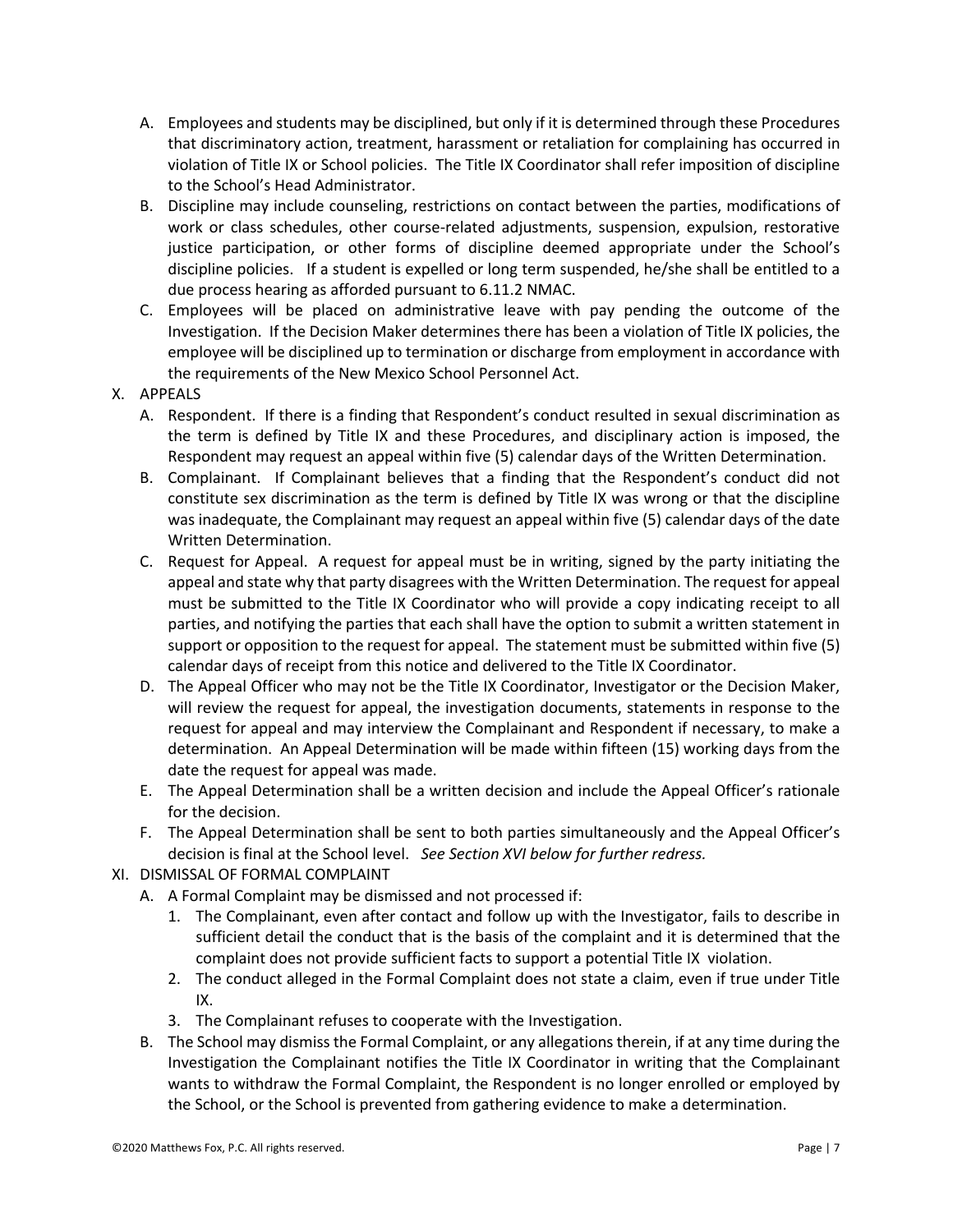- C. The parties to the Formal Complaint will be promptly notified in writing with an explanation of the School's decision to dismiss the Complaint. This decision may be appealed by the Complainant within seven (7) calendar days of notice of a decision not to proceed. The request for appeal must include a written explanation for why the Complainant believes the decision not to process the Formal Complaint was wrong. An Appeal officer will review the decision to not proceed as well as the Complainant's written appeal statement and render a decision within seven (7) calendar days.
- D. An Appeal Officer's decision to uphold the decision not to proceed with investigating the Complaint shall be final at the School level.
- E. If the Appeal Officer overturns the decision not to proceed, the Formal Complaint will be sent back for investigation according to the Procedures described above.

## XII. ABUSE OF GRIEVANCE PROCESS

If the preponderance of the evidence supports a finding that the Complainant submitted a false or misleading Formal Complaint alleging harassment, discrimination or retaliation, the Formal Complaint will be dismissed, the student or employee who submitted the complaint will be recommended for discipline according to School policies.

### XIII.RETALIATION

- A. Students, employees or parents who make a complaint of discrimination in good faith, shall be free from retaliation, coercion, and reprisal in seeking resolution to a complaint, whether filed as a Formal Complaint under this policy or otherwise. Prohibition against retaliation applies to witnesses and others who cooperate in the Grievance Process at any level.
- B. Complainants, Respondents and others participating in the Grievance Process are hereby notified that retaliation is a separate violation distinct from the underlying discrimination or harassment allegation. Claims of retaliation, submitted in good faith and in writing to the Title IX Coordinator, shall be investigated pursuant to these Procedures. Individuals who engage in retaliation shall be subject to discipline, regardless of whether there has been a finding of cause for the underlying complaint.

# XIV.COMPLAINTS TO LAW ENFORCEMENT/EFFECTS ON PROCESS

- A. If a person believes he or she is a victim of sexual violence, the School recommends that the incident be reported to law enforcement immediately. The School has a mandatory reporting requirement under said circumstances.
- B. The Title IX Coordinator will not postpone processing of a Formal Grievance if a criminal complaint has been filed. However, the School may be required to delay the Investigation while local law enforcement officials are gathering evidence. During any delay caused by law enforcement efforts, the Title IX Coordinator will ensure that interim Supportive Measures will be implemented, continued and revised, if necessary. The Title IX Coordinator will make every effort, contingent on receipt of timely information from law enforcement, to update the parties on the status of the investigation.

# XV. MAINTENANCE OF RECORDS

- A. Records relating to a Formal Complaint pursuant to this Procedure must be maintained by the School for seven (7) years.
- B. Records to be preserved include all documents, audio or audio-visual recordings, or transcripts that were received, produced or kept by the School or its designees related to a Formal Complaint process, any Informal Complaint Resolution process, all interim supportive measures provided, or documentation of why such measures were not provided, evidence to support that the School's response in this matter was not deliberately indifferent and that measures were taken to preserve or restore equal access to the educational program or activity.
- C. All material used to train Title IX Coordinators, Investigators, Decision Makers and any person who facilitates an informal resolution process, must be retained for seven (7) years.